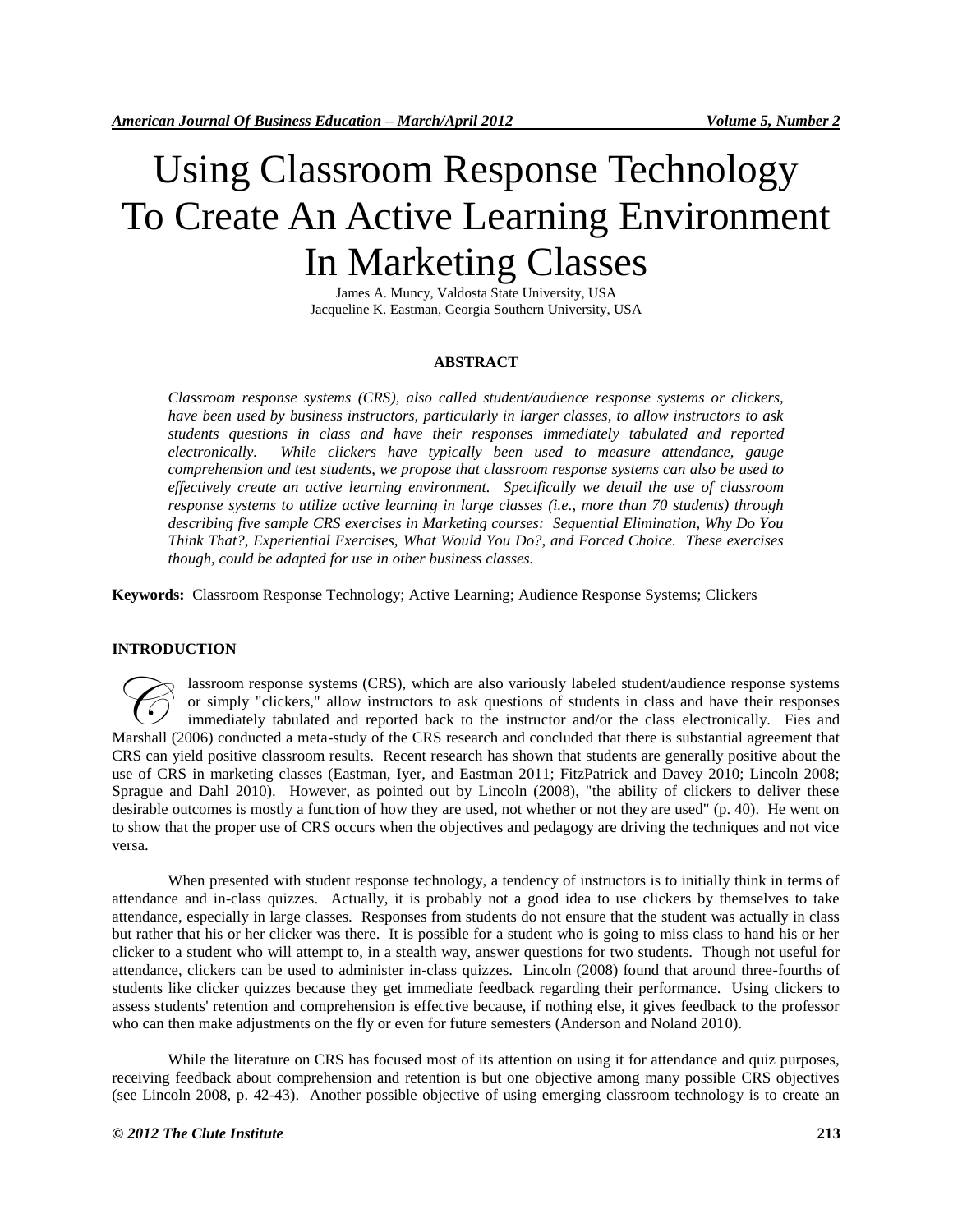active learning environment in the classroom (Paladino 2008). Trees and Jackson (2007) conducted a clicker use study in large classes and found that students gained the most from clicker exercises that encourage student participation. The purpose of this article is to focus on the use and benefits of clicker technology to develop active learning in larger classes where creating an interactive and responsive environment is particularly difficult. Specifically, this article will first provide a brief literature review on the use of classroom response systems. Then this article will focus on the use of CRS to develop an active learning environment in the classroom, through providing five sample CRS techniques that have been used in large marketing classes, ranging in size from 75 to 270 students.

# **LITERATURE REVIEW**

"It is important for professors to enhance student interest and input in a course, as this can have a significant effect on how satisfied a student is with a marketing course" (Eastman, Iyer, and Eastman, 2011, 139). The quality of interaction and communication between instructors and students is an important component of learning (Karakaya, Ainscough, and Chopoorian, 2001) and CRS is one tool that professors can use to achieve this (Terreri and Simmons, 2005; Eastman, 2007). Eastman, Iyer, and Eastman (2009) offer that interactive technology (CRS) can help instructors improve communication, attitudes, and interest in the classroom, while Eastman (2007) describes in detail how faculty can get started using interactive technology.

While instructors have typically used classroom response systems for attendance, gauging comprehension, and testing purposes (Eastman, 2007), the literature suggests that other purposes. Kurdziel (2005) describes how audience response systems can overcome the limitations of traditional lectures, engage students, and improve students' attitudes. Nelson and Hauck (2008) note that in large classes, it is almost impossible to do in-class activities without using interactive technology. Paladino (2008) discusses how educational technology can induce active learning, improve students' understanding of the material, and assist in forming competencies. Thus, CRS can increase students' active involvement in large classes (Taylor, 2007) and ensure students focus, participation, and interaction (Hoffman and Goodwin, 2006; Ueltschy, 2001). Lincoln (2008) describes specifically in large marketing classes, how CRS can increase student participation.

The literature supports the use of CRS for reasons beyond classroom management (i.e. attendance, measuring comprehension, testing) to also enhance active learning. With the use of CRS, instructors can effectively use active learning techniques, like those done in small classes, in much larger classrooms. How this paper contributes to the literature is by offering specific suggestions, in the next section, of CRS techniques to utilize active learning that have been used in Marketing classes and could be adapted for use in other business classes.

### **FIVE SAMPLE CRS TECHNIQUES FOR MARKETING CLASSES**

This paper discusses our substantial experience in using clickers though discussing the use of them in classes that range in size from 75 students to 270. Clickers, in this case, are not used to elicit answers to quiz-type questions that focus primarily on information retention and/or comprehension. Rather, they are used to create an active, interactive classroom. We provide examples of some of the techniques that have proved useful for creating class participation, especially in larger classes. Though instructors using CRS techniques to create an active learning environment have many options (see Bruff 2008), we focus on five types of clicker exercises found to be particularly useful in large marketing classes, but could be adopted for use in other business classes.

#### **Sequential Elimination**

There are often several things that one must consider when developing successful marketing strategies, plans, etc. Thus, marketing classes are known for presenting students with lists. This creates a tendency for students to learn these lists with little thought to how they may apply to real world marketing situations. For example, introduction to marketing classes discuss environmental factors that affect marketing. A typical list would include economic, competitive, social, political, legal, and technological forces. Students in an introductory marketing class may look at this list without fully grasping that these factors really do affect how products are sold and distributed.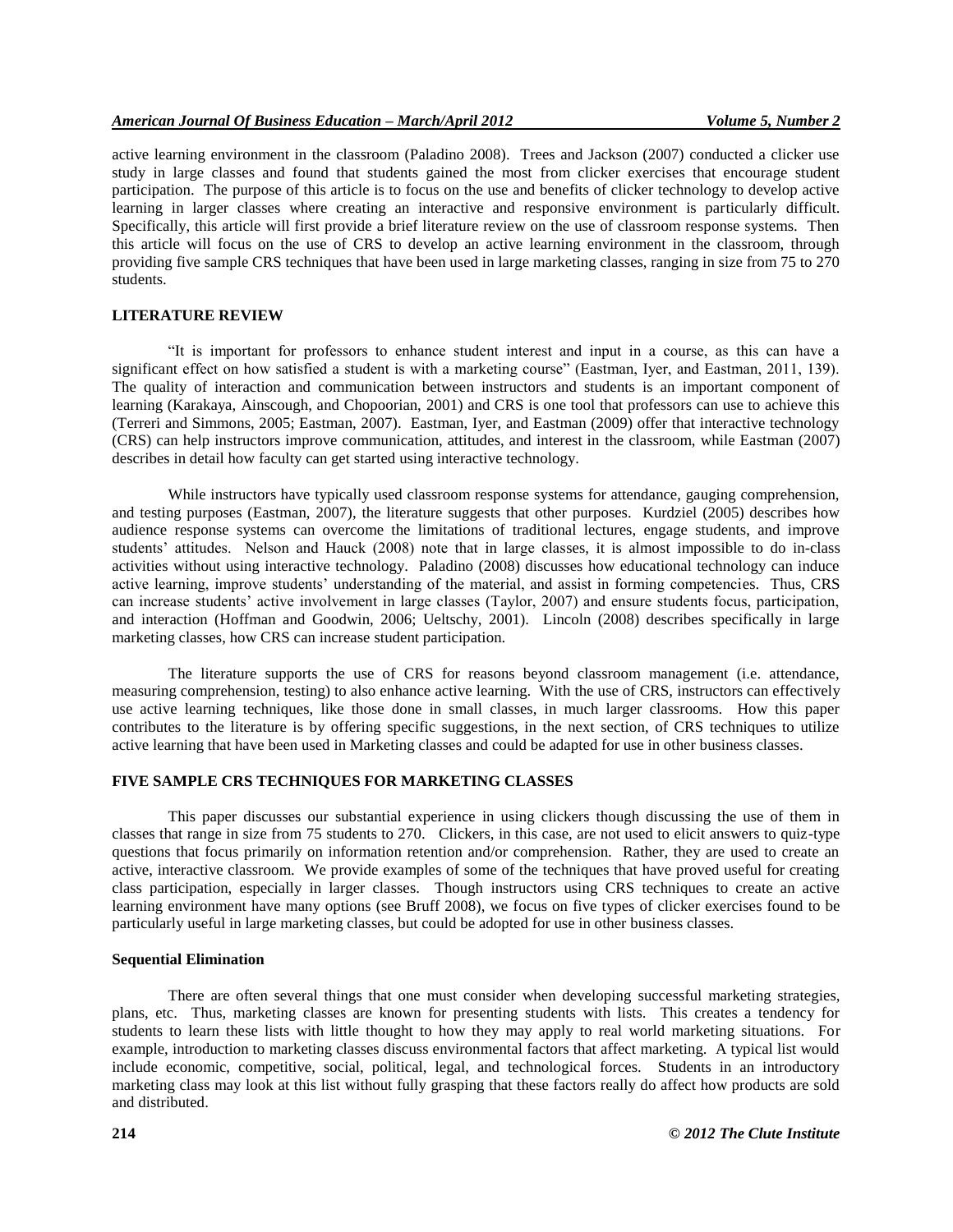# *American Journal Of Business Education – March/April 2012 Volume 5, Number 2*

Using a sequential elimination technique can encourage students to evaluate all the elements of a list as it relates to a specific marketing situation or challenge. Returning to the environmental factors affecting marketing, we have the students relate these factors to a specific industry (such as, the airline industry). Giving them the full list of six environmental factors, students get into groups of four to six and, as a group, decide which factor affects the airline industry the least. This creates greater focus on all the elements than asking them which one affects the airline industry the most. After the group discussion, everyone must click in so that students know what factor the class as a whole deems to relate the least to the airline industry. The one that receives the most votes is eliminated from the list and students must now decide which of the five remaining environmental factors affects the airline industry the least. This creates more discussion. This process is continued until only one is left and that would be the factor that the class as a whole believes to be the most important environmental factor. If class size and time allows, students can then be asked why they made the specific choices they did along the way. Because students are already actively discussing, they are much more likely to share their opinions with the class as a whole. We have found that this is much better for creating classroom discussion than simply asking how some concept relates in some marketing situation.

#### **Why Do You Think That?**

"Why do you think that?" is a technique that helps students think about some of the preconceived notions they hold. For example, students often fail the grasp that what works in one situation may not work in another situation. An example where clickers can be used to illustrate this point relates to test marketing a product. When test marketing is explained, students may tend to think that firms should always test market a new product before it is introduced. Here the "Why do you think that?" technique can be useful. This technique requires three steps. Students are initially asked to click in with a judgment. They are then asked to consider why they made that judgment. Then they are given the opportunity to reconsider their judgment.

Students can be given a situation involving the test marketing of a new product and asked if they think the firm introducing the product should test market it before it is commercialized. Usually a majority of students will say that they should. A follow-up slide will ask them why they chose the specific answer they did. The slide may include factors such as information gained about demand, information gained about marketing strategy, information lost to competitors, time lost in doing the test market, and the cost of the test market. Most students will say that their strongest consideration was the information gained about demand. This gives the instructor an opportunity to have students consider other factors that they should give strong consideration in making a decision.

When using clickers to create an active learning environment, it is very effective to ask the same question twice within the same exercise and have some discussion sandwiched in between (Ghosh and Renna 2009). So, after the full list has been discussed, students can be asked to reevaluate the original question. Many students may change their minds after considering the additional factors expounded upon during the discussion time. In the test marketing example, if the scenario presented to the students was one of a company that was playing on an element of surprise to gain a large customer base before competition could respond, students might realize the problem of giving away information to competitors that happens when products are test marketed. Perhaps students never considered the costs of running a successful test market and just assumed that, since products were being sold, profits were being made. Once they realize the expenses associated with a well-developed test market, they may conclude that the information gained is not worth the expense.

#### **Experiential Exercises**

Anything we can do to help students actually experience the concepts we are discussing, the more active they become in the learning process. At times, clickers can allow students to actually experience what is being taught. For example, when discussing the importance of perception in consumer behavior or advertising, instructors have often used the "Boring Figure" (Boring 1930) which is an ambiguous picture that can be perceived either as a young lady or an old woman. Some people are presented this picture and they see a young lady and others can see the same picture and see an old woman depending on how they interpret certain elements of it. What is relevant to marketing is that people can be primed to see either the young lady or the old woman. To help students understand this, the class is divided into two parts (Section 1 and Section 2). Section 1 stands up and faces the back wall while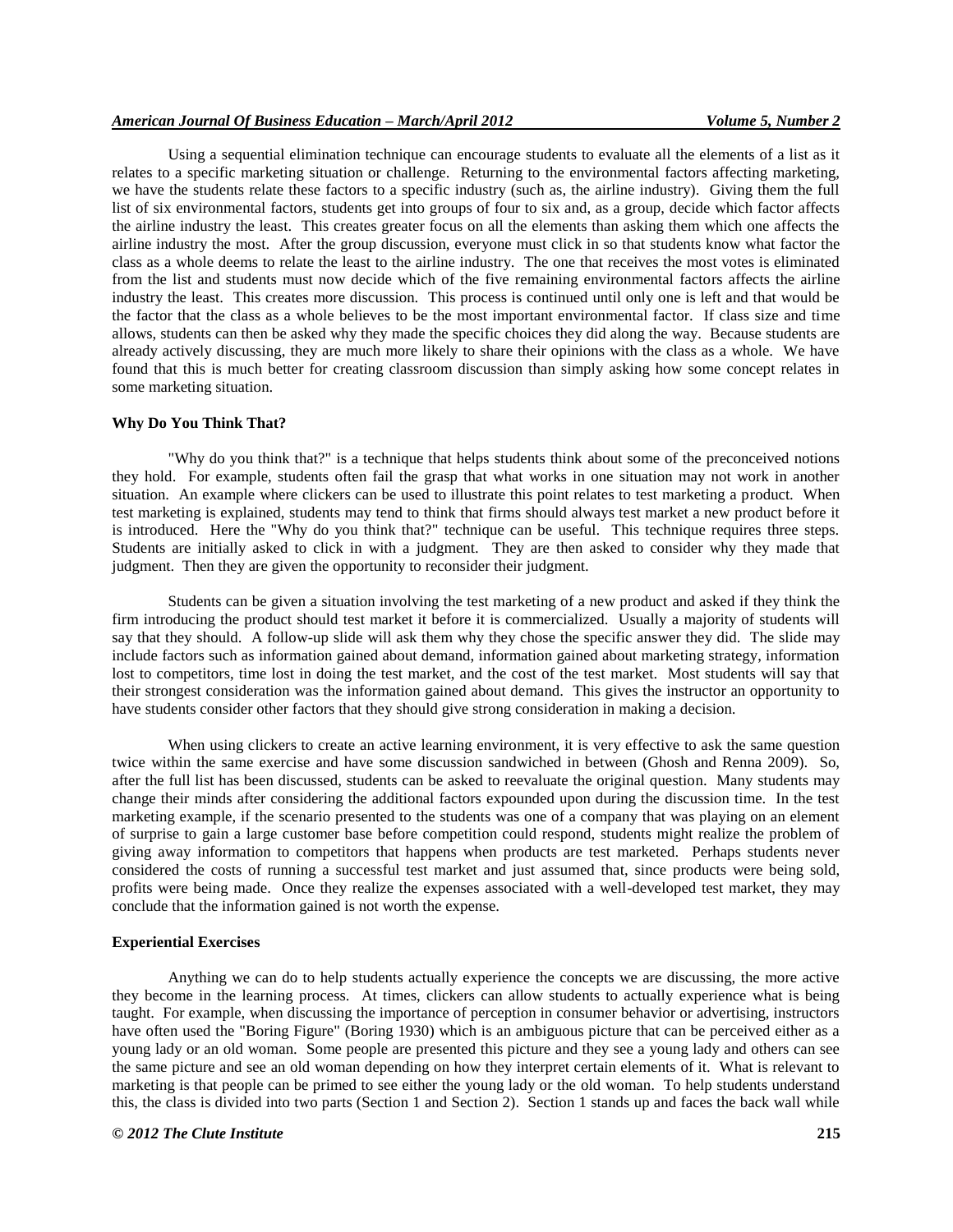Section 2 is presented a modified copy of the picture that emphasizes the features of the young lady. Then Section 2 faces the back wall while Section 1 sees a modified copy of the picture that emphasizes the features of the old woman. Thus, before showing the actual ambiguous Boring Figure, students have been primed to see it as either a young lady or an old woman. Then the Boring Figure is showed to the whole class and asked to indicate whether this is a picture of a young lady or an old woman. The students also click in whether they were in Section 1 or Section 2. Then the two sections can be compared. The students are looking at the exact same figure and yet the students in Section 1 overwhelmingly see an old woman and Section 2 overwhelmingly see a young lady. We then go on to discuss how perception is not just the passive reception of a stimulus but rather an interaction with a stimulus based on predispositions.

This technique is particularly effective in teaching topics such as advertising where students can actually experience the advertisements. It makes use of what is sometimes called "demographic" slides where students are grouped based on their answers to questions and a comparison of responses can be made across groups. Students can be segmented based on a demographic or psychographic variable. An advertisement can then be shown which targets one segment and not the other. Students can then be asked to express their reaction to the advertisement and these answers can be compared between those who are in the target market and those who are not. For example, we have found that there is a fairly even split between people who want simplicity from their cell phones and those who like complexity with a lot of features. We utilize an advertisement that emphasizes simplicity (from the Windows "Really" campaign) and let students see their reactions to the commercial based on whether they want simplicity or complexity from their cell phones.

#### **What Would You Do?**

An obvious application of clickers in a marketing class is to give a scenario to students and ask them what they would do. This is usually more effective for creating an active learning environment if students are broken into groups to discuss the alternatives. For logistical reasons, it is usually easier to have students form their own groups. An effective way to make sure that all students are in a group of the appropriate size is to have a for-credit slide that asks them to click in once they are in a group and have the only alternatives be the acceptable number of students in a group (e.g., the question would be "I am in a group" and the answers would be "My group has 4 students..."). Also, if class wide discussion is desired, students can be told to appoint a spokesperson for their group and the question would become "I am in a group and we have a spokesperson."

Once students are in their groups, they are asked to select what they would do among the choices presented on the clicker slides. If discussion is to follow, they are told to have the spokesperson prepared to share with the class why a specific alternative was selected. Before the exercise is over, students will likely want to know what the instructor would do. Here is where the exercise can be very effective if well planned out. Students are attentive to what choice the instructor would make and his or her reason for making such a selection. If the proper scenario is used, the instructor can have either a real world example or empirical evidence to support his or her choice. So after getting students to commit to a specific course of action, the instructor can then say, "Well, there was some research that found that..." or "There was a company that faced that exact challenge and here is what it did..."

#### **Forced Choice**

A lively class discussion can develop when students are forced to choose between two mutually exclusive alternatives. For example, students often assume that, if you just have enough money to throw at a marketing problem, things will work out well. But money thrown on an ill-conceived strategy is just wasted. There is a clicker question that generates much lively debate and can be used to introduce the importance of learning foundational marketing concepts before just randomly throwing money at a marketing opportunity or problem. Students can be asked that, if forced to choose, would they rather have "great wisdom" or "\$100 million dollars."

There are three ways to ask this question depending on the desired level of interaction. The least interactive approach is to have students select their answers individually without discussion. To get greater interaction students discuss their choice in small groups but are allowed to select their own individual responses after group discussion. For the liveliest debate, students can be forced to agree as a group on one single answer.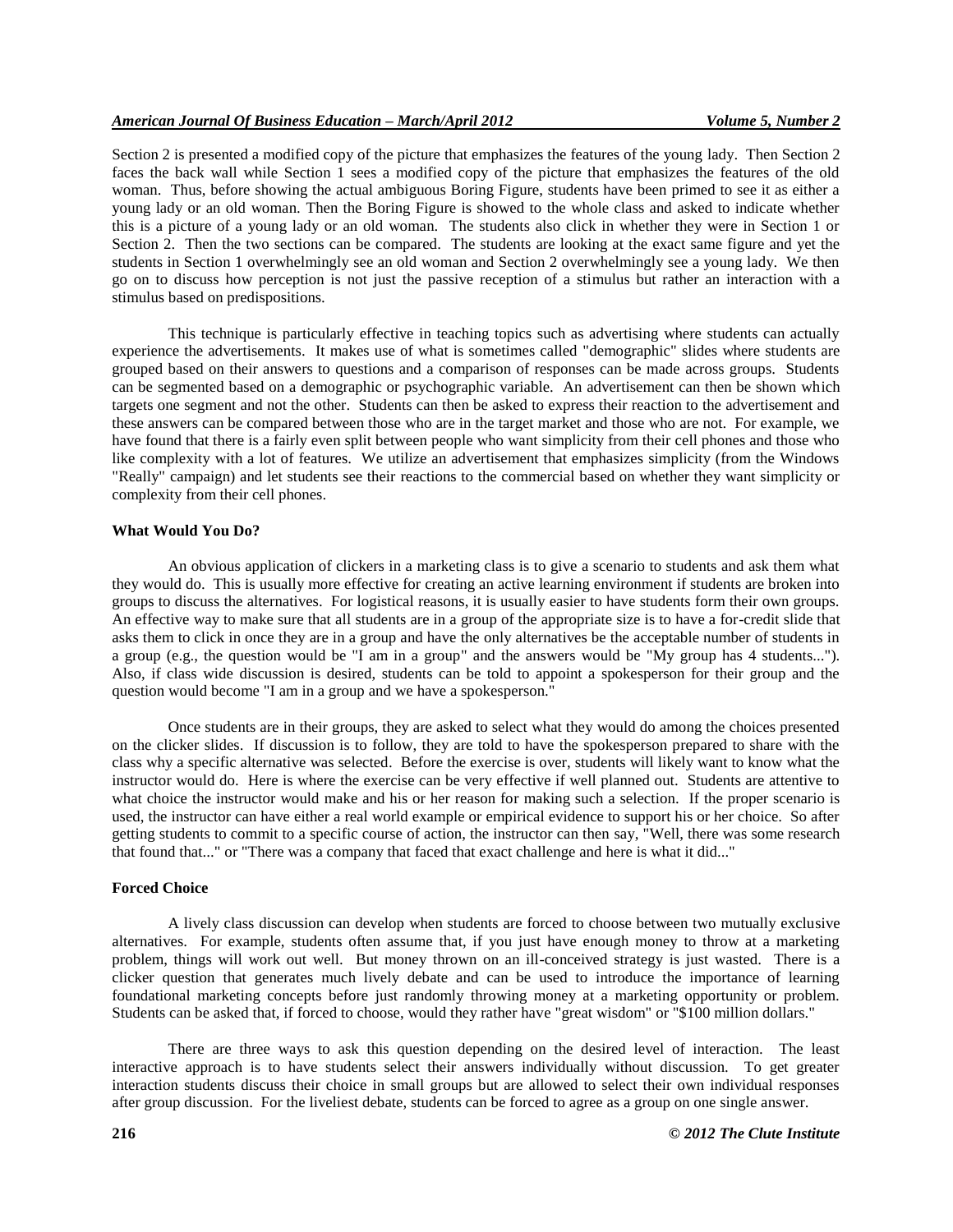# **RECEPTIVENESS TO CRS ACTIVE LEARNING**

For clicker exercises to have their maximum impact, students should see them as beneficial and enjoyable (Eastman, Iyer, and Eastman 2011; Sprague and Dahl 2010). Thus, these factors are important to consider when deciding on which clicker techniques to employ. In the spring semester 2011, clickers were used in two of the authors' classes, not to assess knowledge, but to engage students in active learning with exercises such as those presented in this paper. One class was an introduction to marketing class open almost exclusively to junior and senior business majors (enrolment  $= 78$  students) and the other was a sophomore level general elective open to all students (enrollment = 268 students with 40% of the enrolled students majoring in business). At the end of the semester, students were allowed to anonymously provide comments regarding what they like best about the class and what needed improving. A total of 191 such comments were provided by students. Of these unaided responses, 13 (7%) of them related to the use of the SRS in the class. Twelve of the thirteen comments were positive (92%) and one was negative. The negative response was not related to the pedagogy of the clickers but rather the cost of buying it. Thus, as a whole it could be concluded that students have no significant concerns when using clickers in the manner presented here and at least some see great value to their use.

# **CONCLUSION**

In this paper, we present five techniques (Sequential Elimination, Why Do You Think That?, Experiential Exercises, What Would You Do?, and Forced Choice) that can be incorporated into marketing classes, particularly larger sections which can create more of an active learning environment. A word of warning is in order, though, for those who have never used CRS in the classroom. Lincoln (2009) surveyed faculty about their perceptions of the use of clickers in the classroom. He found that, when compared to the beliefs of instructors who do not use clickers, those instructors who were using clickers believed that CRS were more useful but also more difficult to implement. Though technology has improved, it still requires a strong commitment by the instructor to make everything work properly. Even then, problems do occur. Thus, it is good to have a backup plan for those class periods when things do not work out as expected.

# **AUTHOR INFORMATION**

**James Muncy** is a Professor of Marketing at Valdosta State University. He has published numerous articles that have appeared in the *Journal of Marketing, Journal of Advertising, Journal of Advertising Research, Journal of Business Research, Journal of Marketing and Public Policy, Journal of Business Ethics, Journal of Marketing Education, Marketing Education Review*, and other marketing related journals. Dr. Muncy spent five years as the Executive Director for the Association for Consumer Research. E-mail: muncyj@valdosta.edu.

**Jacqueline K. Eastman** (Ph.D, Florida State University) is an Associate Professor of Marketing at Georgia Southern University. She has published in journals including *Journal of Academy of Marketing Science, Journal of Business Research, Journal of Business Ethics, Journal of Advertising, Journal of Marketing Theory and Practice, Journal of Consumer Marketing, Journal of Marketing Education, Marketing Education Review, Journal of Education for Business, College Teaching Methods & Styles Journal, American Journal of Business Education,* and *Contemporary Issues in Education Research* among others. E-mail: jeastman@georgiasouthern.edu. Corresponding author.

#### **REFERENCES**

- 1. Anderson, W.A. and T.G. Noland (2010), "How Remote Response Devices Enable Student Learning: A Four-Year Analysis," *American Journal of Business Education*, 3 (August), 21-26.
- 2. Boring, E.G. (1930), "A New Ambiguous Figure," *American Journal of Psychology*, 42 (July), 444-445.
- 3. Bruff, D. (2009), *Teaching With Classroom Response Systems*, San Francisco: Jose-Bass.
- 4. Eastman, J.K. (2007), "Enhancing Classroom Communication With Interactive Technology: How Faculty Can Get Started," *International College Teaching Methods & Styles Journal*, 3 (1), 31-38.